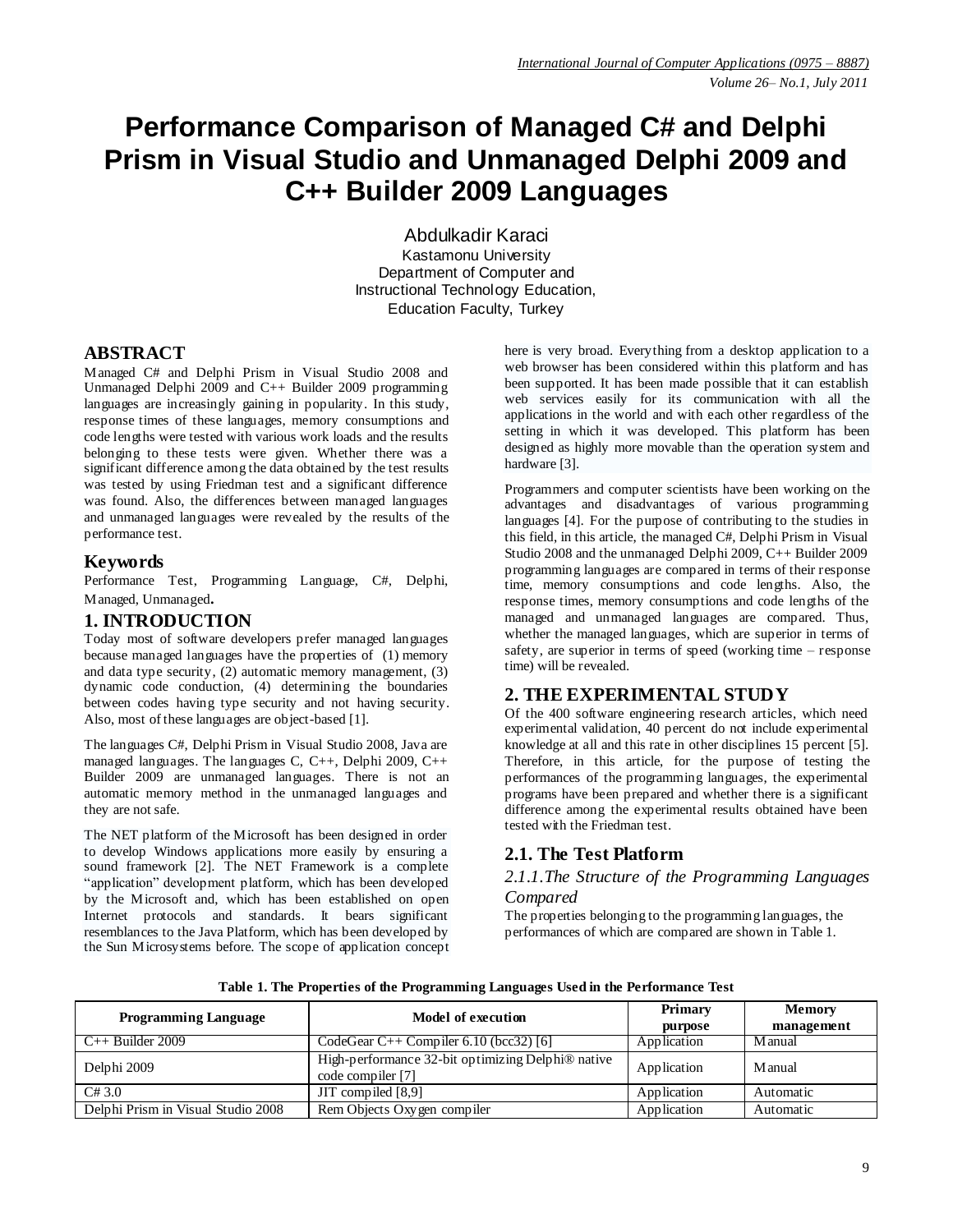As C#, Delphi Prism is a language working in integration with Visual Studio. Delphi Prism is preferred in order to develop desktop and web applications by using the Visual Studio and Delphi programming language. Prism, which is used in the Visual Studio platform is not 100 % compatible with Delphi. However, there are additions to and developments in the Delphi Prism and Delphi.

The Delphi Prism, Delphi 2009, C++ Builder 2009 are the programming languages produced by Code Gear and contained in RAD studio. With Code Gear RAD Studio 2009, Windows.NET, Web and database applications can be developed. Delphi 2009 and C++Builder 2009 offer the fastest way to build highly performative native Windows applications. Delphi and C++Builder include visual designers and hundreds of components to easily create rich user interfaces and versatile database applications. RAD Studio's Delphi Prism, powered by the RemObjects Oxygene compiler, enables development for both .NET and mono applications, and provides support for the latest .NET

Framework technologies including ASP.NET, WinForms, WPF and LINQ [12,13].

### *2.1.2 The Computer Properties*

The properties of the computer used in the test are as in the following:

- ASUS F3J series Notebook
- 100 Gigabyte Hard disk
- 2 Gigabyte RAM
- Intel Core 2 1.83 Gigahertz Processor
- Windows XP Professional Operation System

### **2.2. Workloads**

The workload concept is an ultra significant component in the problem of modeling computer systems [8]. The focus of performance evaluations on workload decreases costs and quantity of simulation [14]. Experimental system evaluations generally contain a set of programs representing workload system. Every performance evaluation program is run with systems having different properties. The behavior of the system is measured and its performance is commented [15]. Workload contains a list of demands of the service from the system. For example, workload constructed in order to compare some database systems a group of queries [2]. Workloads in this study are made up of programs, each of which measures a different property of the programming language. These workloads are shown in Table 2.

| <b>Workload Code</b> | Explanation                                                                                                |
|----------------------|------------------------------------------------------------------------------------------------------------|
| Hello $(1)$          | Printing of "Hello World" on the screen for 5000 times                                                     |
| $M \arix(2)$         | Multiplication of two matrices of 500 x 500 dimensions                                                     |
|                      | Sorting of the series with 10000 elements, the element values of which are in the worst situation with the |
| Sorting $(3)$        | Selection Sorting algorithm.                                                                               |
| Sieve $(4)$          | Estimation of the prime numbers at the interval of $[18193]$ with the sieve algorithm for 10.000 times     |
| Empty Loop (5)       | The empty loop at the interval of $[1 100000000]$                                                          |
| Mean(6)              | Estimation of the mean of the numbers at the interval of $[13000]$ for 30000 times                         |
|                      | Writing and Reading of the character knowledge                                                             |
| Table (7)            | "abcdefghijklmnopqrstuvwxyz1234567890abcdefghijklmnopqrstuvwxyz1234567890abcdefgh" with a text file        |
|                      | for 10000 times                                                                                            |

**Table 2. Workload**

The algorithms used as workloads have been coded in every language, the performance of which will be tested by using standard properties in a way that they are equal to each other. These coded programs have been transformed into executable code and their memory consumptions have been obtained from Windows Operation System command prompt.

The Hello (1) program tests writing on the screen and loading performance of the program, Matrix (2) and Mean (6) programs integer arithmetic performance, Sorting (3) program loop and logical decision performance. The Sieve (4) program estimates prime numbers by using the classical Sieve Eratoshene algorithm. The Sieve program tests the basic integer arithmetic and logical comparison operation [16]. The Empty Loop (5) program tests the loop performance, Table (7) program tests writing in the text file and reading performance.

# **2.3. Performance Metric**

The performance metrics used in the testing of the performance of the programming languages are shown in Table 3.

#### **Table 3. Performance Metrics**

| <b>Performance Metrics</b>       |  |  |  |  |  |  |  |
|----------------------------------|--|--|--|--|--|--|--|
| 1 Code Length (LOC/CLOC)         |  |  |  |  |  |  |  |
| Response Time (ms (millisecond)) |  |  |  |  |  |  |  |
| Memory Use (KB (Kilobyte))       |  |  |  |  |  |  |  |

### *2.3.1. The Code Length of the Programs Written*

The number of the code is commonly used in order to measure the source code length of a program. (LOC (line of code)) [17]. The number of line is defined as LOC=NLOCK+CLOCK.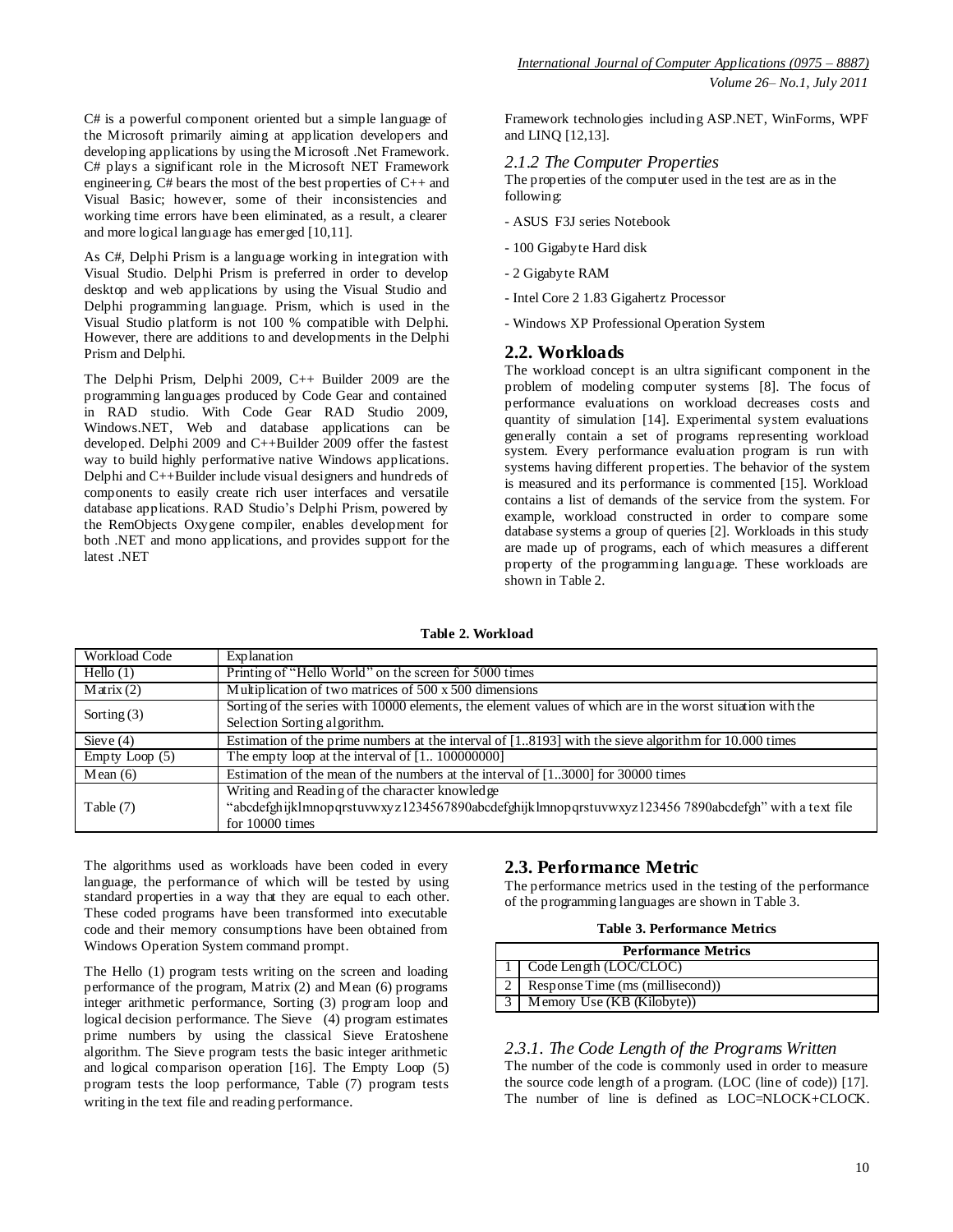*Volume 26– No.1, July 2011*

NLOCK (Uncommented Source Line of Code) is a code line which is not used during compilation. CLOCK (A Commented Source Line of Code) is a code line which is used during compilation. The best estimation should generally be performed as in the following in order to estimate the source code length of a program:

1. Empty lines

2. Lines involved in compilation (CLOC)

3. Data definitions and other commands

4. Lines produced by the software development instrument

The density of the lines compiled in a program can be estimated with CLOC/LOC formula [18].

The line numbers of program codes used as a workload in this study have been estimated in line with the explanations stated above and they have been shown in Table 4.

| <b>Test</b>      | C#              |                            |                                            |                 | Delphi Prism (Delphi 2009.net) |                 |                            |                                            |                 |             |
|------------------|-----------------|----------------------------|--------------------------------------------|-----------------|--------------------------------|-----------------|----------------------------|--------------------------------------------|-----------------|-------------|
|                  | $CL^*$          | Data<br><b>Definitions</b> | Code<br><b>Produced by</b><br>the Language | $L^*$           | CL/L                           | $CL^*$          | Data<br><b>Definitions</b> | Code<br><b>Produced by</b><br>the Language | $L^*$           | CL/L        |
| Hello $(1)$      | 5               |                            | 9                                          | 15              | 0,33                           | 5               |                            | 13                                         | 19              | 0,26        |
| $M \arix(2)$     | $\overline{19}$ | 5                          | 9                                          | 33              | 0,58                           | $\overline{17}$ | 3                          | 13                                         | 33              | 0,52        |
| Sort $(3)$       | 15              | 3                          | 9                                          | 27              | 0,56                           | 16              | 3                          | 13                                         | 28              | 0,57        |
| Sieve $(4)$      | 20              | 3                          | 9                                          | 32              | 0,63                           | 23              | 3                          | 13                                         | 39              | 0,59        |
| Empty Loop $(5)$ | 4               | $\overline{2}$             | 9                                          | 15              | 0,27                           | 4               | $\overline{2}$             | 13                                         | 19              | 0,21        |
| Mean(6)          | 9               | $\overline{2}$             | 9                                          | $\overline{20}$ | 0,45                           | $\overline{9}$  | 3                          | 13                                         | 25              | 0,36        |
| Table (7)        | 18              | 8                          | 9                                          | 35              | 0,51                           | 21              | 5                          | 13                                         | 39              | 0,54        |
| Mean             |                 |                            |                                            |                 | 0,48                           |                 |                            |                                            |                 | 0,44        |
| <b>Test</b>      |                 |                            | Delphi 2009                                |                 |                                | C Builder 2009  |                            |                                            |                 |             |
|                  | $CL^*$          | Data<br><b>Definitions</b> | Code<br><b>Produced by</b><br>the Language | $L^*$           | CL/L                           | $CL^*$          | Data<br><b>Definitions</b> | Code<br><b>Produced by</b><br>the Language | $L^*$           | <b>CL/L</b> |
| Hello $(1)$      | 4               | 2                          | 5                                          | $\overline{11}$ | 0,36                           | 5               | 3                          | 3                                          | $\overline{11}$ | 0,45        |
| $M \arix(2)$     | 17              | 3                          | 5                                          | 25              | 0.68                           | 19              | 6                          | 3                                          | 28              | 0,68        |
| Sort $(3)$       | 13              | 3                          | 5                                          | 21              | 0,62                           | $\overline{16}$ | 4                          | 3                                          | 23              | 0,70        |
| Sieve $(4)$      | 28              | 3                          | 5                                          | 36              | 0,78                           | 23              | 10                         | 3                                          | 36              | 0,64        |
| Empty Loop $(5)$ | 4               | 3                          | 5                                          | 12              | 0,33                           | 5               | 3                          | 3                                          | 11              | 0,45        |
| Mean(6)          | 8               | 3                          | 5                                          | 16              | 0,50                           | 9               | 5                          | 3                                          | 17              | 0,53        |
| Table (7)        | 21              | $\overline{4}$             | 5                                          | 30              | 0,70                           | 23              | $\overline{7}$             | 3                                          | 33              | 0,70        |
| Mean             |                 |                            |                                            |                 | 0,57                           |                 |                            |                                            |                 | 0,59        |

|  |  | Table 4. Code Lengths of the Programs Written |  |
|--|--|-----------------------------------------------|--|
|  |  |                                               |  |

\* L:LOC CL:CLOC

The graphic of CLOC/LOC values given in Table 4 are shown in Figure 1.



Fig 1: Code density graphic compiled (CLOC/LOC)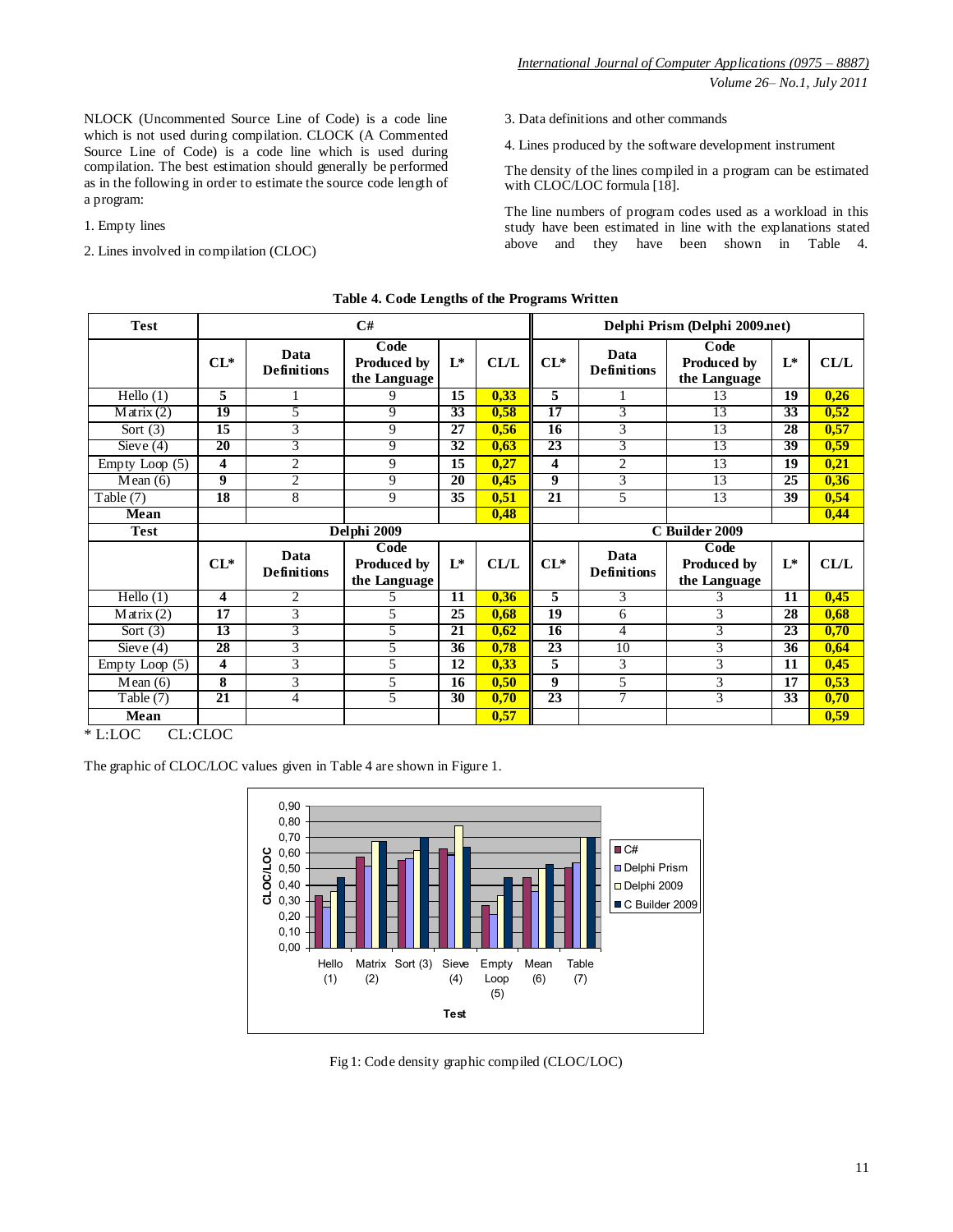# *2.3.2. Response Time*

Response time is a significant concept in computer systems performance studies. Response time is the measurement of the time for which a user or an application has to wait until a

command requested is completed [8]. In this study, response times of workloads run in the programming languages desired to be measured are given in Table 5.

| Test                         | C#   |            |         | Delphi Prism (Delphi<br>$2009$ .net) |            | Chuilder 2009 |      |      | Delphi 2009 |     |                 |         |
|------------------------------|------|------------|---------|--------------------------------------|------------|---------------|------|------|-------------|-----|-----------------|---------|
|                              | Min  | <b>Max</b> | Mean    | Min                                  | <b>Max</b> | Mean          | Min  | Max  | Mean        | Min | Max             | Mean    |
| $\overline{\text{Hello}}(1)$ | 296  | 484        | 342.525 | 281                                  | 344        | 318.725       | 312  | 359  | 334,45      | 281 | 344             | 317,675 |
| Matrix $(2)$                 | 3281 | 3562       | 3397.95 | 3062                                 | 3328       | 3168.05       | 953  | 1172 | 1076.5      | 515 | 625             | 554,2   |
| Sort $(3)$                   | 343  | 453        | 389,05  | 500                                  | 609        | 548.2         | 578  | 703  | 653.15      | 109 | 204             | 175,1   |
| Sieve $(4)$                  | 1546 | 1640       | 1596,25 | 1468                                 | 1515       | 1497.1        | 6797 | 6860 | 6824.225    | 766 | 844             | 791,425 |
| <b>Empty Loop</b> $(5)$      | 203  | 296        | 244.7   | 109                                  | 187        | 146,475       | 391  | 516  | 457.625     | 93  | 110             | 100,75  |
| Mean(6)                      | 203  | 343        | 246.25  | 312                                  | 375        | 338,575       | 437  | 500  | 451,875     | 78  | 94              | 91,775  |
| Table(7)                     | 15   | 62         | 25,775  | 93                                   | 156        | 110.6         | 343  | 422  | 355,425     | 62  | $7\overline{9}$ | 72,325  |
| Mean                         |      |            | 891.79  |                                      |            | 875.39        |      |      | 1450.46     |     |                 | 300.46  |







Mean response times of all workloads by programming languages are shown in Figure 3.



Fig 3: Mean Response Times of All the Workloads by the Programming Languages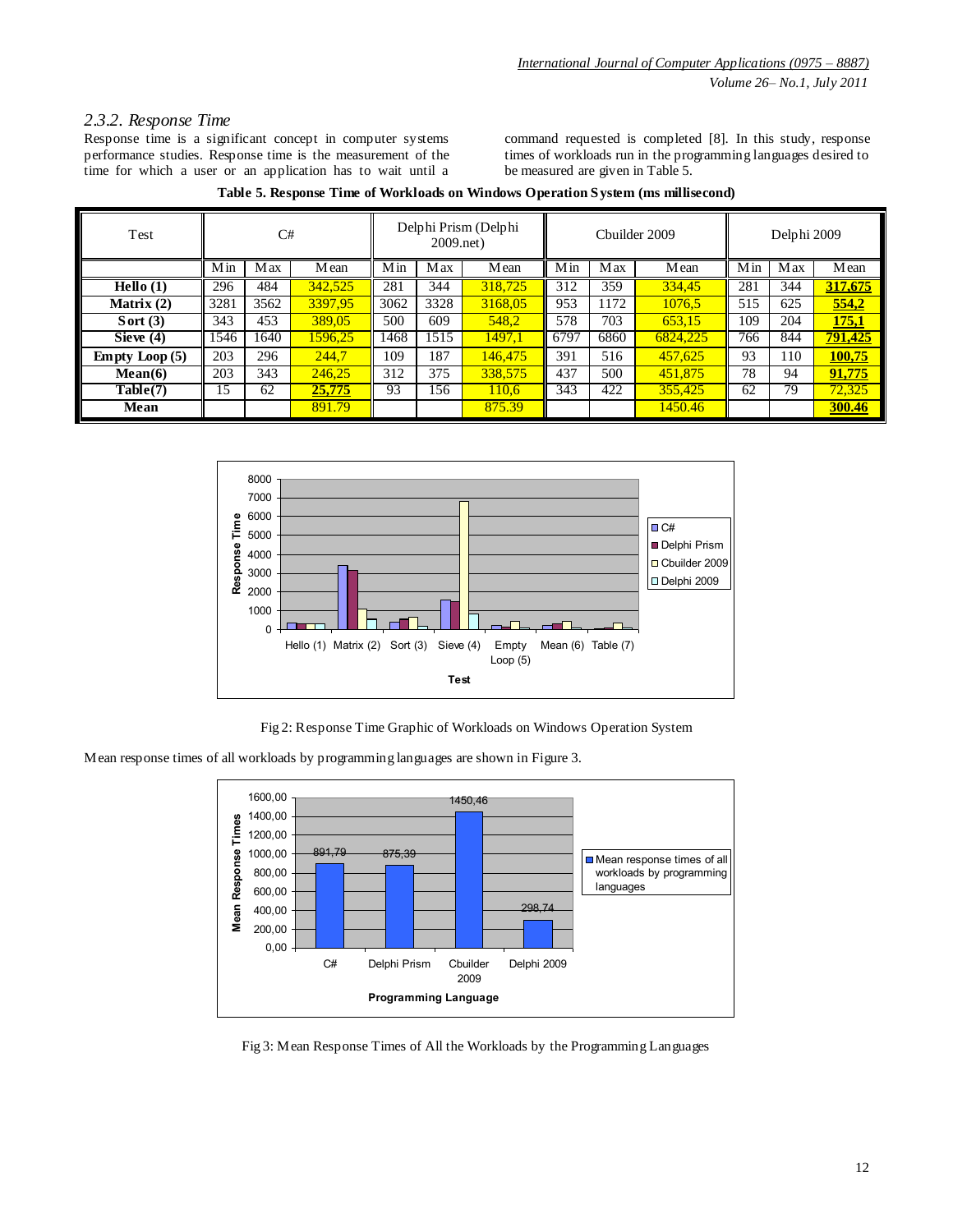### *2.3.3. Memory Consumption*

Memory consumption of every workload has been obtained separately by programming languages by using Memory Booster Gold. These values are shown as Kilobyte (KB) in Table 6.

| Workload                | C#      | Delphi Prism<br>(Delphi 2009.net) | $C++$ Builder 2009 | Delphi 2009 |
|-------------------------|---------|-----------------------------------|--------------------|-------------|
| Hello $(1)$             | 4404    | 4796                              | 3828               | 1280        |
| Matrix $(2)$            | 6648    | 7352                              | 3516               | 3312        |
| Sort $(3)$              | 4620    | 4572                              | 1328               | 3828        |
| Sie ve $(4)$            | 4280    | 4568                              | 1308               | 1416        |
| <b>Empty</b> Loop $(5)$ | 4100    | 4476                              | 1288               | 1336        |
| Mean $(6)$              | 4340    | 4508                              | 1316               | 1336        |
| Table $(7)$             | 14656   | 9654                              | 1420               | 1388        |
| Mean                    | 6149,71 | 5703,71                           | 2000,57            | 1985,14     |

### **Table 6. Memory Consumption (KB)**

The graphic belonging to memory consumption data is shown in Figure 4.



Fig 4: Memory Consumption Graphic

# **2.4. Statistical Design**

Minimal descriptive statistics contains the following for a data set: total observation number, mean, median, standard deviation,

minimal value, maximum value and number of observations. Presentation of descriptive statistics data on dependent variable is significant [19]. Therefore, descriptive statistics data obtained are shown in detail by programming languages in Table 7.

**Table 7. Descriptive Statistics**

| Dependent Variable: Response Time |                                |             |                       |                  |                    |     |  |  |  |
|-----------------------------------|--------------------------------|-------------|-----------------------|------------------|--------------------|-----|--|--|--|
| Workload                          | <b>Programming</b><br>Language | <b>Mean</b> | <b>Std. Deviation</b> | <b>Sub Limit</b> | <b>Upper Limit</b> | N   |  |  |  |
|                                   | c#                             | 342,5250    | 29.80362              | 332,616          | 352,434            | 40  |  |  |  |
|                                   | $d2009$ net                    | 318,7250    | 17.41645              | 308,816          | 328,634            | 40  |  |  |  |
| Hello $[1]$                       | d2009                          | 317,6750    | 15.98459              | 307,766          | 327,584            | 40  |  |  |  |
|                                   | cbuilder                       | 334,4500    | 14.42034              | 324,541          | 344.359            | 40  |  |  |  |
|                                   | Total                          |             |                       |                  |                    | 160 |  |  |  |
|                                   | c#                             | 3397.9500   | 96.45564              | 3388,041         | 3407.859           | 40  |  |  |  |
|                                   | $d2009$ net                    | 3168,0500   | 93.90174              | 3158,141         | 3177.959           | 40  |  |  |  |
| Matrix [2]                        | d2009                          | 554,2000    | 22,09444              | 544.291          | 564,109            | 40  |  |  |  |
|                                   | cbuilder                       | 1076,5000   | 50,49295              | 1066,591         | 1086,409           | 40  |  |  |  |
|                                   | Total                          |             |                       |                  |                    | 160 |  |  |  |
|                                   | c#                             | 389,0500    | 19.13776              | 379.141          | 398,959            | 40  |  |  |  |
|                                   | $d2009$ net                    | 548,2000    | 21,57777              | 538.291          | 558,109            | 40  |  |  |  |
| Sort $[3]$                        | d2009                          | 175,1000    | 25,53610              | 165,191          | 185,009            | 40  |  |  |  |
|                                   | cbuilder                       | 653,1500    | 23,80428              | 643.241          | 663,059            | 40  |  |  |  |
|                                   | Total                          |             |                       |                  |                    | 160 |  |  |  |
| Sieve [4]                         | c#                             | 1596,2500   | 13,40254              | 1586,341         | 1606,159           | 40  |  |  |  |
|                                   | $d2009$ net                    | 1497.1000   | 9.98922               | 1487.191         | 1507.009           | 40  |  |  |  |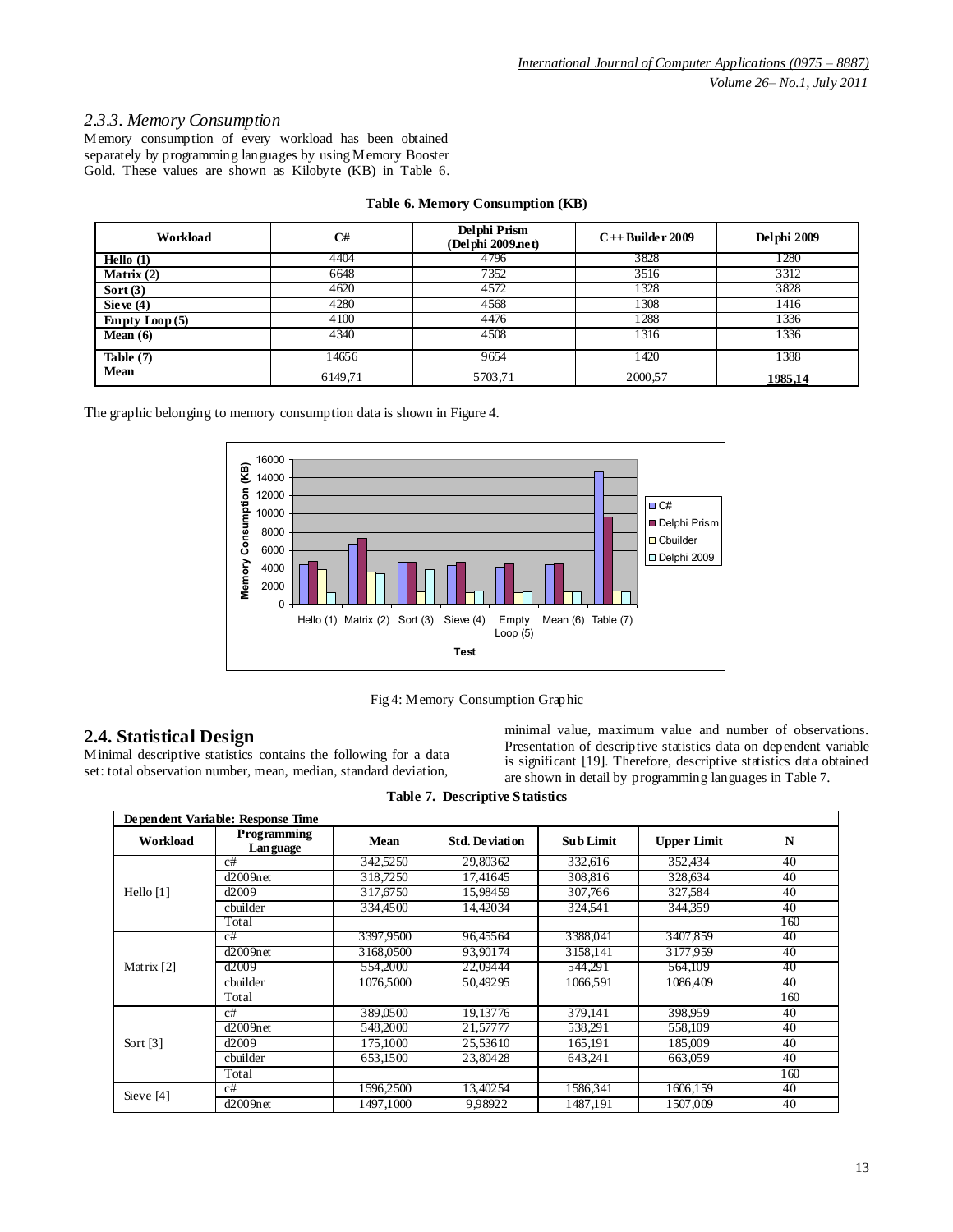*International Journal of Computer Applications (0975 – 8887)*

*Volume 26– No.1, July 2011*

|             | d2009       | 791,4250  | 18,17703   | 781,516  | 801,334  | 40   |
|-------------|-------------|-----------|------------|----------|----------|------|
|             | chuilder    | 6824.2250 | 13,60522   | 6814.316 | 6834.134 | 40   |
|             | Total       |           |            |          |          | 160  |
|             | c#          | 244,7     | 15,92804   | 234,791  | 254,609  | 40   |
|             | $d2009$ net | 146.475   | 17,25523   | 136,566  | 156,384  | 40   |
| Empty $[5]$ | d2009       | 100.75    | 7.87645    | 90.841   | 110.659  | 40   |
|             | cbuilder    | 457,625   | 22,59077   | 447,716  | 467,534  | 40   |
|             | Total       |           |            |          |          | 160  |
|             | c#          | 246,25    | 23,58482   | 236,341  | 256,159  | 40   |
|             | $d2009$ net | 338,575   | 11.74054   | 328,666  | 348,484  | 40   |
| Mean $[6]$  | d2009       | 91,775    | 5,21579    | 81,866   | 101,684  | 40   |
|             | cbuilder    | 451.875   | 15,60603   | 441,966  | 461.784  | 40   |
|             | Total       |           |            |          |          | 160  |
|             | c#          | 25,775    | 9,75202    | 15,866   | 35,684   | 40   |
|             | $d2009$ net | 110,6     | 18,17127   | 100,691  | 120,509  | 40   |
| Table [7]   | d2009       | 72,325    | 7.69411    | 62,416   | 82,234   | 40   |
|             | cbuilder    | 355.425   | 18.26849   | 345,516  | 365,334  | 40   |
|             | Total       |           |            |          |          | 160  |
|             | c#          | 891,7857  | 1131,39129 |          |          | 280  |
|             | $d2009$ net | 875,3893  | 1035,17521 |          |          | 280  |
| Total       | d2009       | 300,4643  | 256,45752  |          |          | 280  |
|             | cbuilder    | 1450,4643 | 2210,59212 |          |          | 280  |
|             | Total       |           |            |          |          | 1120 |

ANOVA is used when searching the effect of two independent variables on a dependent variable [20]. In this study, the dependent variable is response time, the independent variables are the program and the programming languages. Significant results have been obtained by applying two-way ANOVA on these dependent and independent variables. However, because variance equality assumption has not been ensured, these results have not been presented in the article. Instead, the Friedman test, a non-parametric method, has been used.

The Friedman test is the non-parametric correspondence of twoway ANOVA test. When the same samples belonging to the subjects have been treated and when these samples have been measured at three or more points, the Friedman test is used [20,21].

The Friedman test has been used in order to find whether there is a significant difference among response times obtained as a result of running of every workload on C#, Delphi Prism, Delphi 2009 and C Builder 2009 programming languages. A significant difference has been found among response times obtained from 4 different programming languages as a result of the analysis of

response times [  $\chi^2$  (df =3, N=280) = 486.261, p < .05] obtained as a result of running of workloads on programming languages. The test data obtained from the Friedman test is shown in Table 8.

| The Programming<br>Lan gua ge |     | M ean     | Std. Deviation | Mean Rank | $\overline{ }$ | df |         |
|-------------------------------|-----|-----------|----------------|-----------|----------------|----|---------|
| C#                            | 280 | 891.7857  | 1131.39129     | 2.61      |                |    |         |
| Delphi Prism                  | 280 | 875.3893  | 1035.17521     | 2.51      | 486.261        |    | $.000*$ |
| Delphi 2009                   | 280 | 300.4643  | 256,45752      | 1.25      |                |    |         |
| C Builder 2009                | 280 | 1450.4643 | 2210.59212     | 3.63      |                |    |         |

**Table 8. The Friedman Test Data**

## **3. RESULTS AND DISCUSSION**

When the general means of response times belonging to all the workloads obtained from performance tests, the Delphi 2009 programming language is in average three times as fast as C# and Delphi Prism languages and five times as fast as C++ Builder 2009 languages. When C# and Delphi Prism languages having Net technology are compared, Delphi Prism is 0.01 % faster in terms of response time. However, because measurements have been performed on millisecond, this difference is not very significant. Also, the response times of these languages having Net technology are in average 1.6 times as fast as C++ Builder 2009 language.

When response times of the programming languages are compared in detail by workloads, in all the languages, the performance of which has been tested, the loading and print on the screen speed of the programs is equal to each other with small differences which can be ignored, by the result of Hello (1) test.

By the result of Matrix (2) and Mean (6) tests, the Delphi 2009 language is approximately 5 times as fast as the C# and Delphi Prism, and 3.5 times as fast as the C++ Builder 2009 languages. As a result of this, the Delphi 2009 language gives a result five times as fast as the C# and Delphi Prism languages, and 3.5 times as fast as the  $C++$  Builder 2009 language in the integer arithmetic.